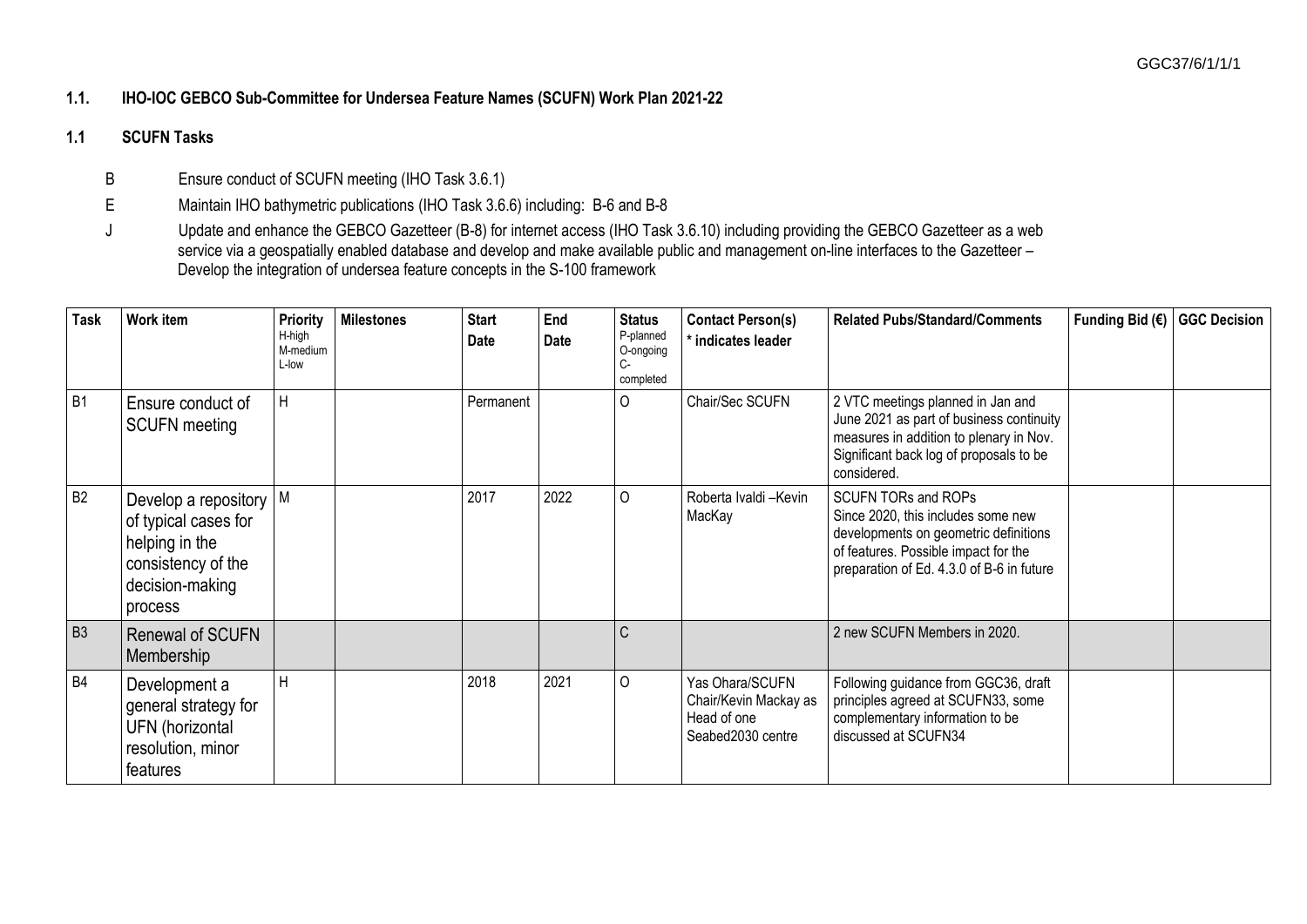| <b>B5</b> | Maintain relationship<br>with other<br>stakeholders (national<br>naming boards,<br>UNGEGN, GEBCO,<br>Marine Regions, ) | H            |            | $\overline{C}$ ontinuous   $\overline{O}$ |          | Chair/Secretary<br>Trent Palmer (for UN<br>GEGN) | Database Quality, Interoperability.                                                                                                                                                            |                                                                                                                 |  |
|-----------|------------------------------------------------------------------------------------------------------------------------|--------------|------------|-------------------------------------------|----------|--------------------------------------------------|------------------------------------------------------------------------------------------------------------------------------------------------------------------------------------------------|-----------------------------------------------------------------------------------------------------------------|--|
| E1        | Maintain IHO<br>bathymetric<br>publications                                                                            |              | Continuous | Continuous <sup>C</sup>                   |          |                                                  | Possible amendments to align with<br>scufn.ops-webservices.kr and SCUFN<br>cookbook                                                                                                            |                                                                                                                 |  |
| E2        | Encourage the<br>provision of<br>bathymetric data<br>associated to UFN                                                 | H            | 2018       | Continuous   O                            |          | <b>SCUFN</b><br>Chair/Secretary/SCUFN<br>Members | <b>GEBCO Grid</b><br>Actions in progress through B-6 and<br>development of integrated web services<br>as well as relations between Secretary<br>and Proposers post-meetings                    |                                                                                                                 |  |
| J1        | Update and enhance<br>the GEBCO Gazetteer<br>(B-8) database                                                            | H            | Annual     | Annual                                    | $\Omega$ | Chair/Sec SCUFN                                  | B-8 - Gazetteer (implement SCUFN<br>meeting decisions in the database,<br>monitor pending names, chase SCUFN<br>actions with proposers, chase missing<br>data) - Work carried out by contract. | 15,000€/year<br>Key tasks are<br>outsourced to<br>former SCUFN<br>Secretary<br>otherwise would<br>be impossible |  |
| J2        | Maintain the GEBCO<br>Gazetteer as a web<br>service via a<br>geospatially enabled<br>database                          | H            | 2016       | Permanent   O                             |          | Chair SCUFN/ Sec./<br>Jennifer Jencks            | B-8 - Gazetteer - Capture user<br>requirements (incl. SCUFN Sec.),<br>develop improvements and general<br>maintenance. New release made in<br>4.2.0 with major enhancements.                   |                                                                                                                 |  |
| J3        | Develop and make<br>available public and<br>management on-line<br>interfaces to the<br>Gazetteer                       | $\mathsf{H}$ | 2014       | 2023/24                                   | $\circ$  | Dr Han/ /KHOA                                    | B-8 - Gazetteer<br>Management Plan<br>New requirement from IHO Secretariat<br>to develop an IHO SCUFN Archive as<br>part of SCUFN web services                                                 |                                                                                                                 |  |